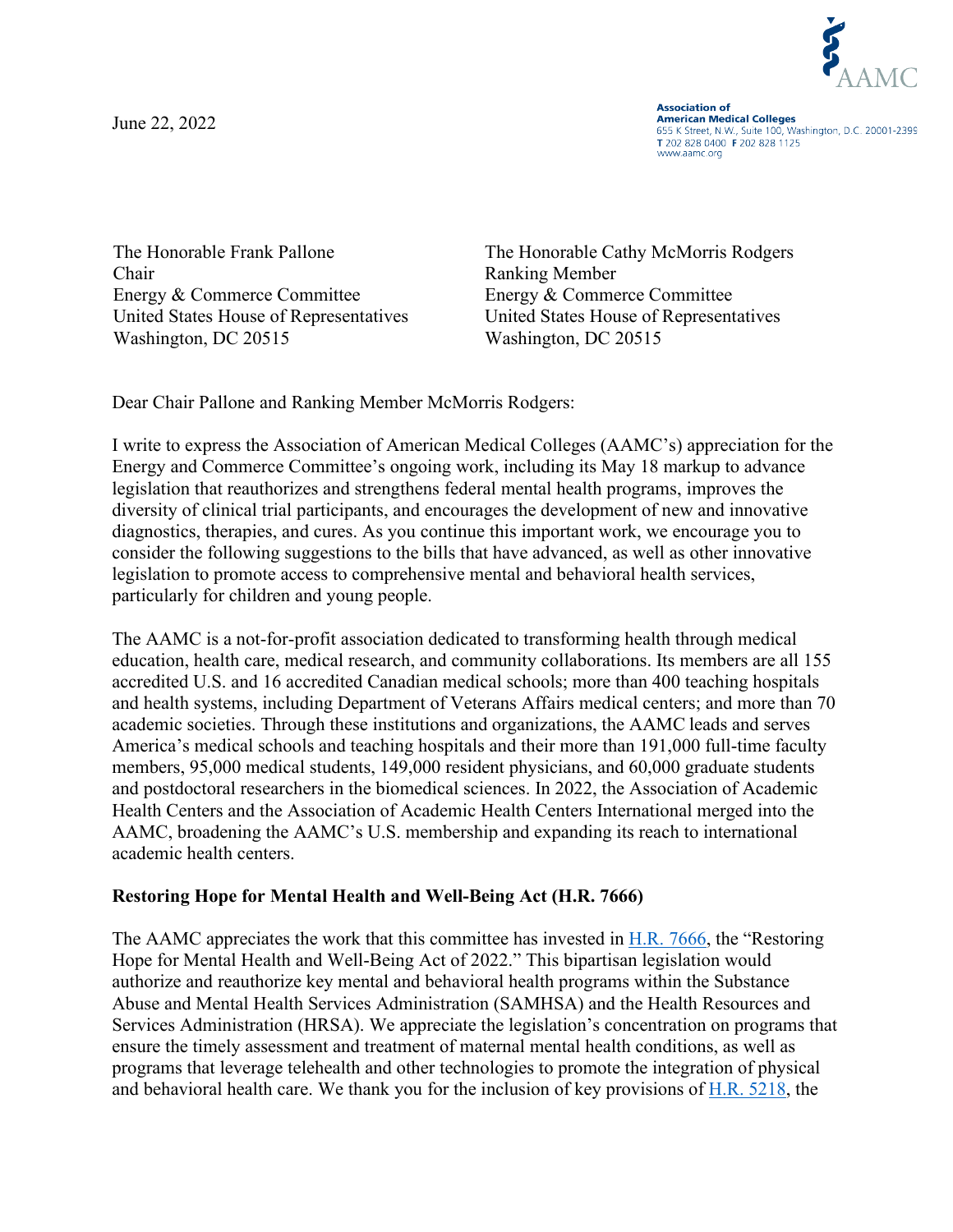Chair Pallone and Ranking Member McMorris Rodgers June 22, 2022 P. 2

"Collaborate in an Orderly and Cohesive Manner Act," which would incentivize adoption of the Collaborative Care Model ("CoCM"), an evidence-based integrated behavioral health model developed by the University of Washington AIMS Center. The AAMC remains committed to working with Congress to advance legislation to promote access to behavioral health care.<sup>[1](#page-1-0)</sup>

In addition, we are grateful to the Committee for adopting Representative Tonko's amendment to H.R. 7666 reflecting key provisions of the bipartisan "Mainstreaming Addiction Treatment Act" ("MAT" Act, [H.R. 1384/](https://www.congress.gov/bill/117th-congress/house-bill/1384)[S. 445\)](https://www.congress.gov/bill/117th-congress/senate-bill/445). This crucial legislation would expand access to buprenorphine treatment for opioid use disorder (OUD) by suspending the "X-waiver" requirement under the Drug Addiction Treatment Act of 2000, which disincentivizes clinicians from providing evidence-based medication-assisted treatment. This bicameral, bipartisan legislation would expand access to such treatment without adversely impacting quality or patient safety and we appreciate its inclusion in H.R.  $7666<sup>2</sup>$  $7666<sup>2</sup>$  $7666<sup>2</sup>$ 

However, we hope to continue working with you regarding the Committee's inclusion of the "Medication Access and Training Expansion Act of 2021" ("MATE" Act, [H.R. 2067\)](https://www.congress.gov/bill/117th-congress/house-bill/2067?q=%7B%22search%22%3A%5B%22MATE+Act+2021%22%2C%22MATE%22%2C%22Act%22%2C%222021%22%5D%7D&s=1&r=1), which would mandate certain training for providers as a condition to prescribe DEA Schedule II, III, IV or V controlled substances. The AAMC and its members are committed to ensuring that medical students and other learners are equipped with the knowledge and tools necessary to prevent, identify, manage and treat chronic pain, addiction, and substance use disorders, among the full range of other current and emerging urgent health issues. As a result of this ongoing, evidencebased approach to medical education, medical schools and teaching hospitals are making great strides in preparing the workforce with the appropriate competencies throughout the course of their careers. However, we are very concerned that the MATE Act would set a problematic precedent of dictating educational content and arbitrary time requirements through legislation and would undermine efforts to emphasize a competency-based approach. Medical science, local community needs, and educational expertise should drive curricular content, not legislative mandates. We strongly urge you to reconsider the inclusion of H.R. 2067 as part of this package.

As the committee considers H.R. 7666 and other behavioral health legislation, the AAMC wishes to reiterate our commitment to promoting the mental health and well-being of children and youth. The AAMC's member institutions are directly involved in caring for the physical and mental health care needs of young people and have witnessed firsthand the profound impact of the COVID-19 public health emergency on pediatric mental health. We were heartened by the inclusion of Chair Eshoo's amendment, which would provide guidance to states on how to expand access to behavioral health care by leveraging telehealth capabilities and ensure the consistent application of the Early and Periodic Screening, Diagnostic, and Treatment benefit. However, we believe that more must be done to increase access to mental and behavioral health care for young people. As the House continues to examine mental health legislation, we

<span id="page-1-0"></span> $1$  To read more about the AAMC's recommendations to remove barriers to mental health care, please refer to our November 2021 response to the Senate Finance Committee request for information (RFI), available on our "Testimony and Correspondence" page: <https://www.aamc.org/media/57666/download?attachment>

<span id="page-1-1"></span><sup>&</sup>lt;sup>2</sup> To read more about the AAMC's support for H.R. 1384/S. 445, please refer to our endorsement letter, available on our "Testimony and Correspondence" page: <https://www.aamc.org/media/53871/download?attachment>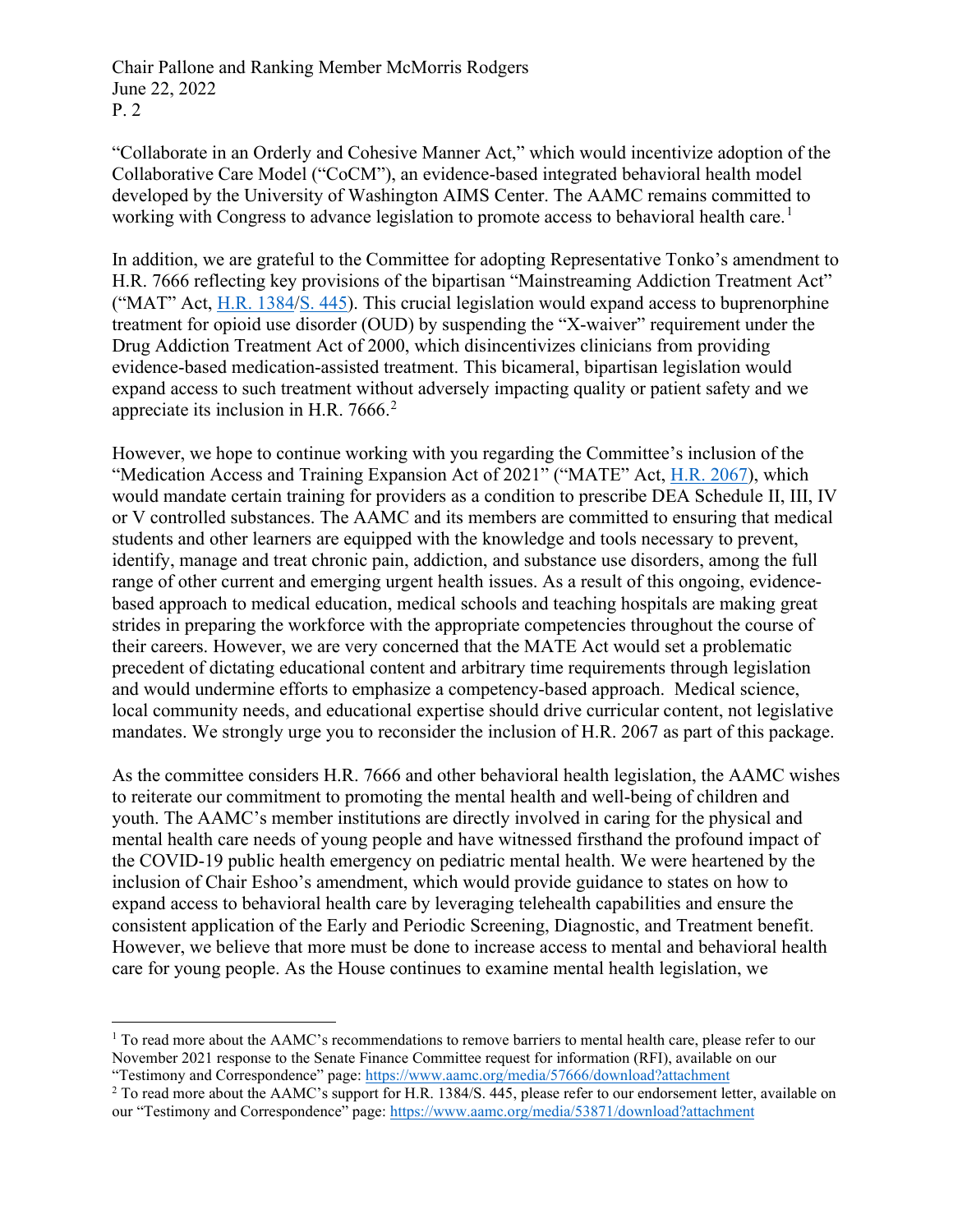Chair Pallone and Ranking Member McMorris Rodgers June 22, 2022 P. 3

recommend that you consider key provisions of the bipartisan "Strengthen Kids' Mental Health Now Act" [\(H.R. 7236\)](https://www.congress.gov/bill/117th-congress/house-bill/7236).

Coverage alone does not guarantee access to mental health care, as many families struggle to identify behavioral health providers who are in-network. This challenge is acutely felt among children and young people covered by Medicaid, which offers comparatively low reimbursement rates, thereby disincentivizing provider participation in this program. A recent [Health Affairs](https://theincidentaleconomist.us6.list-manage.com/track/click?u=e0c7abfa9389623beda06bbdc&id=a4d37b5ef6&e=7b8b57027f) study examining Medicaid managed care provider network adequacy found that, after excluding providers who see fewer than ten Medicaid beneficiaries per year, there is an average of just one psychiatrist per 8,8[3](#page-2-0)4 enrollees.<sup>3</sup> The bipartisan "Strengthen Kids' Mental Health Now Act" aims to address this challenge by increasing Medicaid reimbursement rates for pediatric mental health services to match Medicare levels. If enacted, this legislation would strengthen behavioral health provider network adequacy for children and young people covered by Medicaid.

## **Advanced Research Projects Agency for Health (ARPA-H) Act (H.R. 5585)**

The AAMC appreciates the committee's bipartisan, longstanding leadership on legislation to promote, develop, and deliver more cures, therapies, diagnostics, and preventive interventions to patients, families, and communities. To further enhance the potential of the new research entity ARPA-H, the AAMC recommends that the Research Council that would be established through the ARPA-H Act be directed to include not only representatives from federal research agencies, but also members from external groups including academic medicine and the public.

Regarding the Committee's efforts to enhance transparency in the funding process, we encourage the committee to consider a modification to align this section with already established requirements for agencies and awardees to share facilities and administrative cost rates as published on award notices.

Additionally, as you know, ARPA-H holds the potential to be truly transformative in driving medical and health advances, but only if coupled with a reliable and substantial commitment to the fundamental basic science work that has been the basis for every major breakthrough improving the lives of patients around the globe. We are grateful for the longstanding, strong bipartisan support for NIH in Congress. Through ongoing, robust financial support for the foundational work that NIH funds at academic medical centers and other laboratories across the country, scientists can continue to gain ground against daily and emerging health threats facing patients, communities, and people everywhere, which could be further elevated through additional support for the new ARPA-H entity. As you consider other legislation addressing medical research, such as the Cures 2.0 Act, we look forward to serving as a resource for the Committee.

Please feel free to contact me at kfisher@aamc.org, or my colleagues Christa Wagner, PhD, Manager, Government Relations (chwagner@aamc.org), or Leonard Marquez, Senior Director of

<span id="page-2-0"></span><sup>&</sup>lt;sup>3</sup> This statistic is derived from an analysis of Medicaid managed care plans in (Kansas, Louisiana, Michigan, and Tennessee) from 2015-2017.